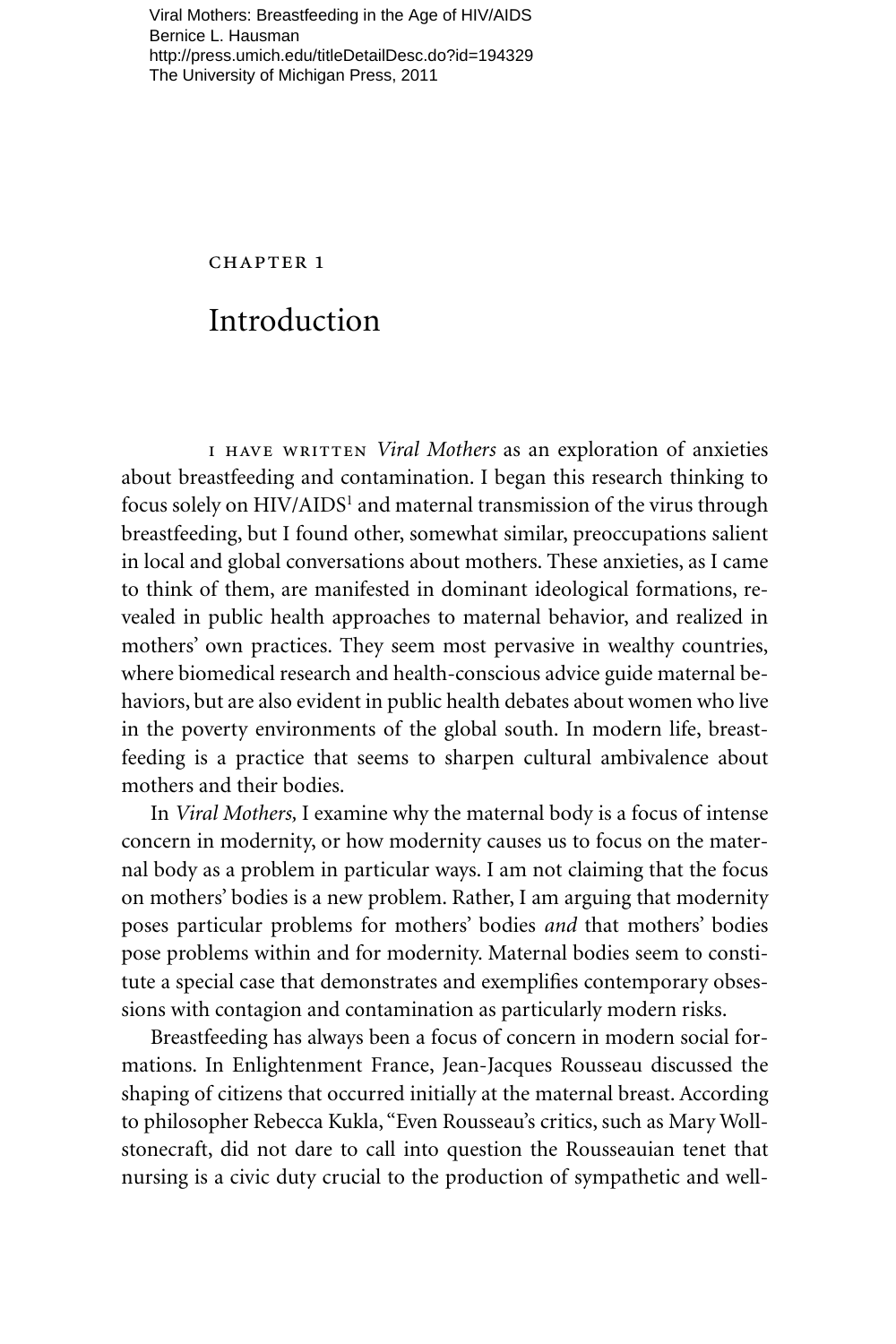2 • viral mothers

ordered citizens."<sup>2</sup> Yet advancing industrialization allowed for the development of proprietary infant foods in the nineteenth century, calling into question women's unique contribution to the nutrition and development of human offspring. The impact of globalization with respect to foods to replace breast milk was first publicly noted by physician Cicely Williams in 1939 in her famous "Milk and Murder" speech but was realized most fully in the Nestlé boycott of the 1970s and 1980s.<sup>3</sup> Most recently, the crisis of mother-to-child transmission of human immunodeficiency virus (HIV) through breastfeeding has initiated a new round of debates about infant feeding in the resource-poor contexts of the global south. It is clear that the anticipated achievements of 1980s breastfeeding activism—the preservation of breastfeeding as the dominant mode of infant feeding around the world, aided by the passage of international codes, policy guidelines, and other agreements—have been severely challenged by HIV/AIDS.

The medical community has known since the late 1980s that HIV is passed through breast milk from infected mothers to their babies. In highly industrialized countries, HIV-positive mothers are advised not to breastfeed their babies. Because replacement feeding is considered ordinary in these contexts, this public health protocol receives little attention. But breastfeeding has continued to be a predominant and culturally normative practice in poor countries. In addition, until the 1990s breastfeeding was thought to be a partial solution to problems of infant health and welfare in resource-poor contexts. Now, in areas of high rates of HIV infection and high infant mortality, decisions concerning infant feeding are terribly conflicted. As a result, breastfeeding receives significant attention in the medical literature concerning AIDS in poor countries, and there has been an enormous shift in international public health conversations concerning infant formula manufacturers and replacement feeding.

As a result, mother-to-child transmission of HIV (MTCT) garners tremendous attention from breastfeeding advocates. The global community of breastfeeding supporters is worried about what it perceives to be a renewed zeal to introduce breast milk substitutes in areas beset by high HIV-prevalence rates. In the minds of advocates, such prevention efforts to end MTCT reveal a lack of understanding of the fundamental health contributions of breastfeeding in these contexts. They worry that AIDS researchers and policymakers will make changes to infant feeding policies to stop transmission of the virus while not attending to overall infant mor-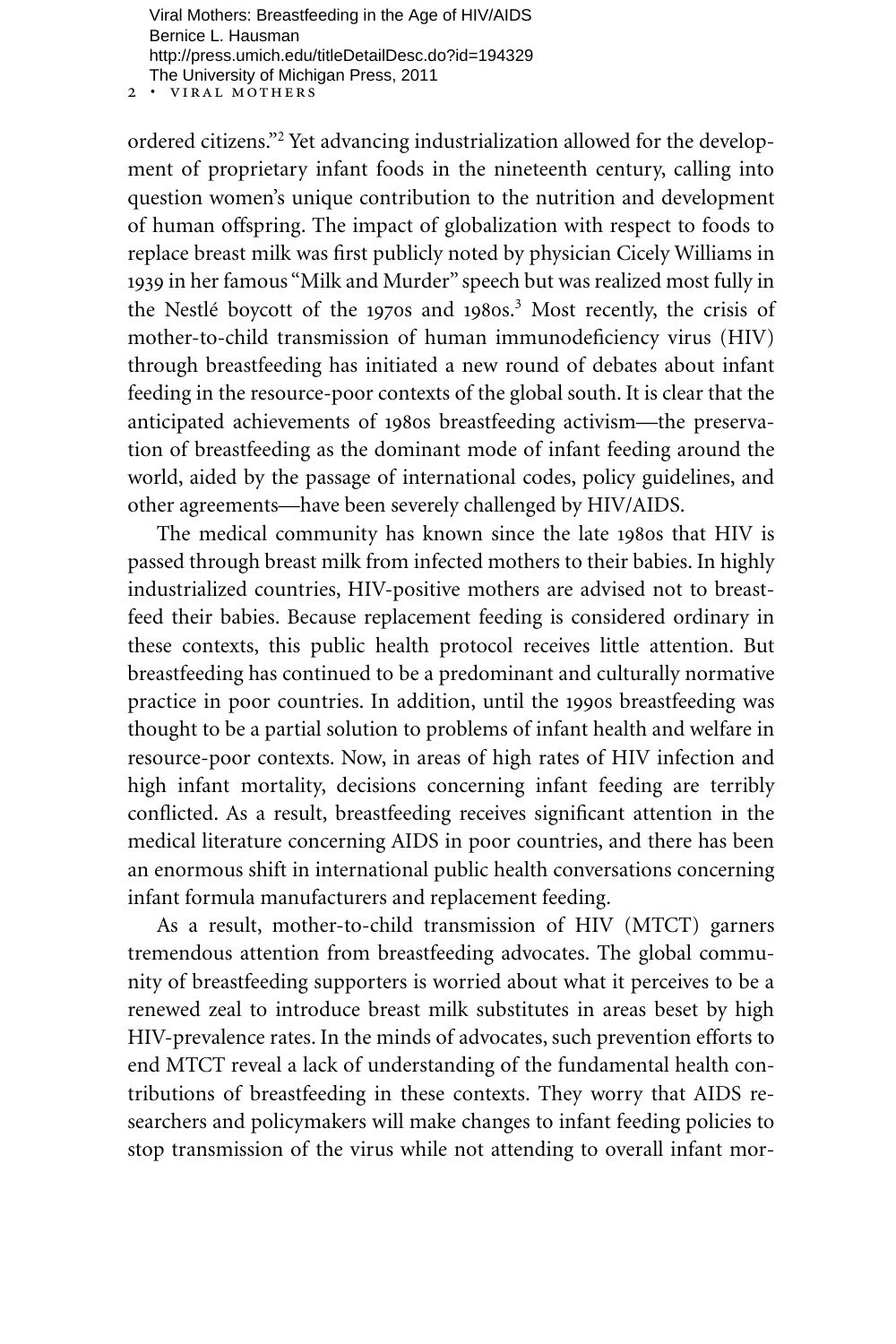bidity and mortality, which breastfeeding advocates think will increase if breastfeeding rates decrease in the global south.<sup>4</sup>

AIDS itself is a quintessential illness of modernity. An incurable, fatal, slow-acting virus, it has challenged advanced biomedical research and public health systems with its biological, epidemiological, and social complexity, demonstrating that modern medical institutions have not conquered or tamed microbes and their devastating potential. It emerged in equatorial west Africa in the late 1950s, with decolonization and the momentous transformations in the politics, cultural life, and economic and social organization of African countries. Following labor migration routes in Africa, HIV/AIDS is an illness dependent on an imperialist history and the structured inequities of the colonial labor systems established in the late nineteenth century and the first half of the twentieth. Yet the establishment and spread of HIV/AIDS have also traced the dislocations and political unevenness of the postcolonial period.<sup>5</sup> The epidemiology of HIV/AIDS differs around the world, testifying to the divisions that characterize modern global society.

The transmission of HIV through breastfeeding is a medical and public health issue that touches on and augments contemporary concerns about bodies, germs, and the environment. These concerns affect all people around the globe as we struggle with the meanings of health, risk, and embodiment in modernity. *Viral Mothers* addresses and explores current constructions of mothers in order to understand the dense cultural meanings evoked by postnatal transmission of HIV. In so doing, the book pays special attention to fears of contamination and contagion that emerge as consequences of a medicalizing modernity.

# Ideology and Rhetoric

*Viral Mothers* is a book about representations—the discourses, rhetoric, and images that contribute to and emerge from public debates about mother-to-child transmission of HIV through breastfeeding. It therefore addresses the representational staging of an argument about maternity. Because of this, the book itself is not an argument about real women, but a set of critical commentaries concerning conflicting ideas about motherhood, particularly the embodied practice of breastfeeding. These ideas struggle to resolve the problem of the maternal body within modernity. *Viral Mothers*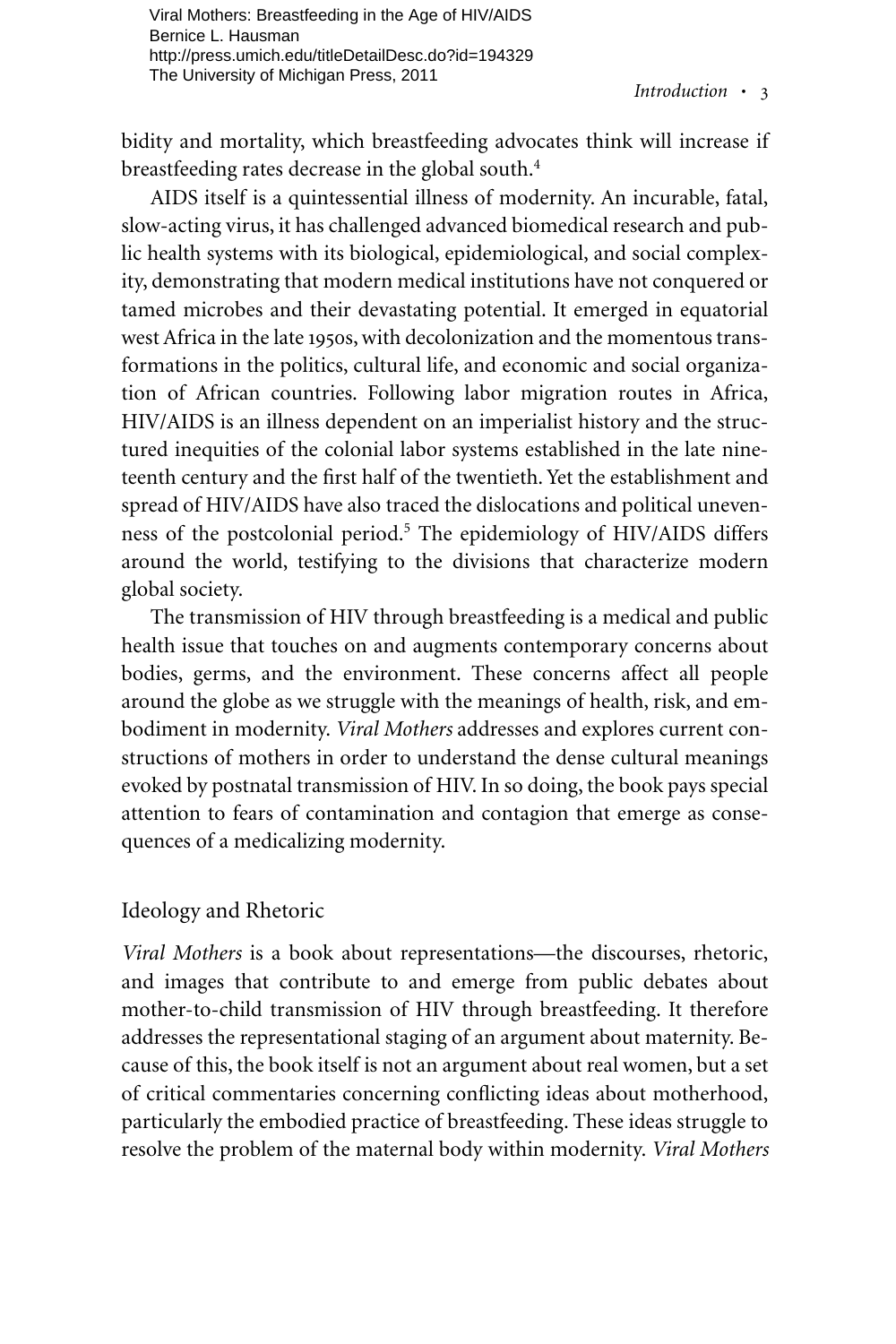4 • viral mothers

traces and analyzes this struggle over ideas in the context of power relations, cultural forces and meanings, and everyday practices. As such, it is a book primarily addressing ideologies and the controversies they engender.

Any wide-ranging critical study of ideology and its effects, especially one that attempts a broadly sweeping analysis across continents and disciplinary domains, risks oversimplification. While the book is set up as a series of case study commentaries focusing on ideological configurations, my interpretive gestures are synthetic, to demonstrate regularities across representations. It is my hope that whatever fine complexity is lost in this endeavor is made up for in the revelation of those representational similarities that guide contemporary global thinking about mothers' bodies and their potentially dangerous relation to fetuses and infants.

My own work is not ethnographic, although I have attended professional conferences in order to listen to the discourses about infant feeding and HIV that are current and to engage, in a limited manner, the kind of "visceral learning" cited by Emily Martin as a basis for anthropological research.<sup>6</sup> I am not trained in ethnography, so my efforts at participant observation are self-taught and less systematic than those of a professional anthropologist. I use my experiences of observation as ways into particular nodal points of meaning that would otherwise be difficult to identify or analyze, but these experiences themselves never make up the main subject the research itself focuses on.

My methodology involves identifying and analyzing pervasive and dominant themes in contemporary discourses about infant feeding, maternity, and HIV. The problems that I am addressing in this book are generally taken up by people and organizations devoted to *practical plans,* either direct research, the implementation of research findings, clinical practice, or the development of public health guidelines. My project is to demonstrate how language use matters in each of these contexts, how seemingly technocratic approaches depend on images, beliefs, and unseen cultural patterns in order to make sense or be effective. The larger field within which this research finds a home is cultural studies, with a particular focus on rhetoric.

Rhetoric is an interdisciplinary field of study focused on persuasive discourse, in the form of language, visual imagery, or nonverbal behavior. Rhetorical inquiry usually focuses on language use but also pays attention to these other elements of meaning-making that contextualize language. While lay understanding of the term *rhetoric* often suggests that it means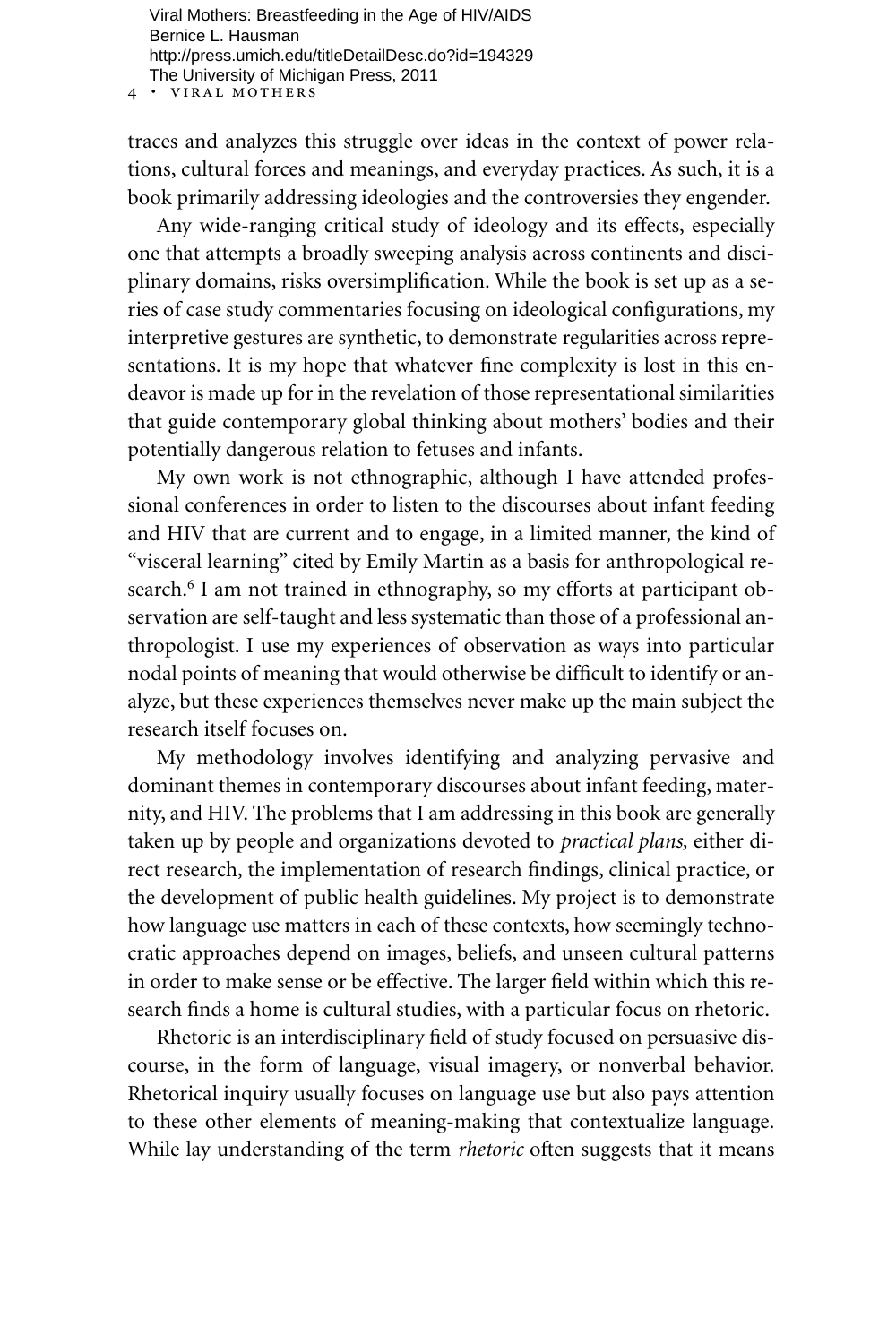the purposefully manipulative use of language to gain devious ends, rhetoricians are usually more open and positive about the study of rhetoric. Wayne Booth, quoting Lloyd Bitzer, provides this as one among many definitions: "Rhetoric is a mode of altering reality, not by the direct application of energy to objects, but by the creation of discourse which changes reality through the mediation of thought and action."<sup>7</sup> Postmodern perspectives would alter that statement to emphasize the rhetorical construction, not rendering, of reality.

In cultural studies, the kind of persuasive discourse that I analyze goes by the name of *ideology. Ideology* is a name for forms of knowledge and meaning that shape people's direct experience and determine its significance. Ideological analysis exposes how particular kinds of meaning are naturalized and made normative in given cultural contexts. Such analysis asserts that the work of ideology overall is to obscure contradictory and problematic elements of material life from ordinary people in order to forestall their inquiry into, and resistance to, the status quo. Ideological analysis is not a democratic approach to knowledge. Ideological analysis presumes that most individuals do not have access to critical modes of thinking that will break through layers of mystification that circumscribe and define experience. Rather, this method assumes that dominant ideologies operate in the service of dominant groups, although individuals who serve these ideologies are largely unaware of their roles.

For Marxists, or quasi-Marxists like myself, ideology inheres in material practices. Ideas themselves are important as elements of culture, but it is through practices of daily life that ideologies are made real for people and become natural ways of being a person. Actions and habits that go without question thus are instances of the naturalization that ideology accomplishes. But studying ideology is largely conducted through the analysis of discourses available as text or speech. Because of this, the field of rhetoric is a significant arena for the study of ideology since rhetorical scholars examine persuasive language in concrete contexts of use, using various forms of documentary evidence. Rhetorical analysis is one method of critical thinking that can break through or uncover the mystification produced by ideologies, largely by focusing on the signifying activity that supports supposedly natural modes of being and thinking. Rhetorical study can demonstrate how cultural consensus is created, common sense comes into being, and norms of behavior are established and sustained. Semiotics, the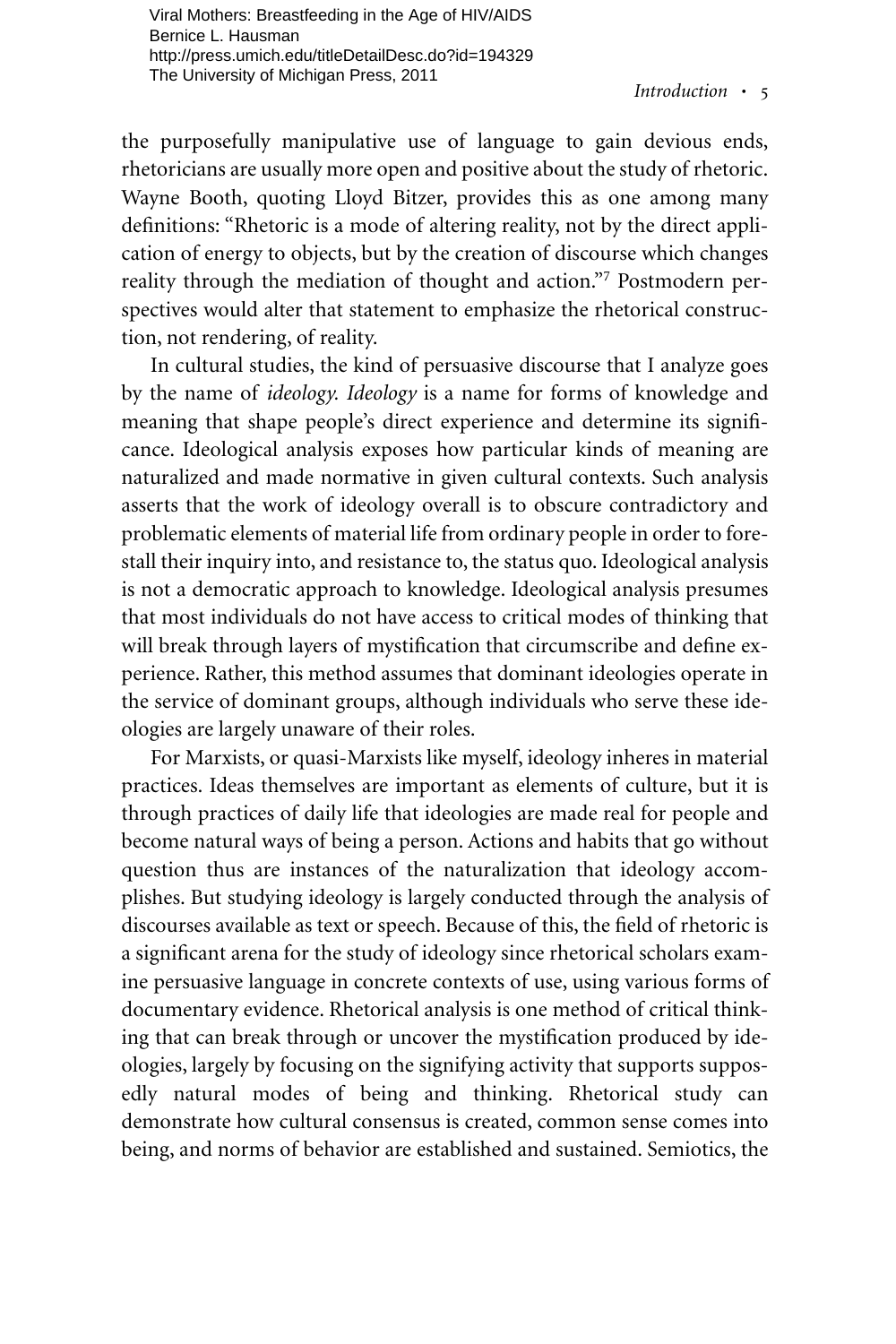6 • viral mothers

study of sign systems, is a mode of rhetorical analysis that examines the representational apparatus of cultural meanings, especially advertising, mass media, and other discursive forms that dominate the public sphere.

There are advantages and constraints to the semiotic analysis of ideology. Let me first enumerate the constraints. Ideological analysis can be crude and stereotyping, even as it attempts to explode the stereotypes that can characterize ideological figurations. It is not fine-grained enough to address lived experience or the idiosyncrasies of individual lives. It can encourage a simplistic analysis that poses ideology against material reality, as if everyone's experiences are not forged through complex accommodations and resistances to dominant formations. It is not democratic, and suspects all belief systems of conformity to the status quo. It is skeptical rather than empathetic. The semiotic analysis of ideology can make it seem like individual people do not matter at all because they are understood to be pawns in the larger game of power being played out in the discursive contexts of culture. In addition, its evidence base can seem thin, because ideological analysis targets symptomatic, rather than representative, examples.

But analyzing dominant ideologies through the discursive systems of culture is a way of identifying and critiquing norms of behavior and belief that do not serve the interests of most people. In being a form of skeptical reading, the semiotic analysis of ideology helps us to see modes of being in the world as connected to interests that we did not even realize were operating in our lives. Ideology obscures from people the difficulty or unsustainability of the actual conditions of their existence or sometimes just the fact that those conditions are not given but constructed by and naturalized through particular discursive mechanisms. Its critique can reveal to us ways of moving forward and altering those conditions. Ideological analysis is founded on the belief that ideas, representations, and meanings matter to the material conditions of people's lives, and that direct critique of ideology's hold on perception and practice can effect individual and social transformation. Ideological analysis has, as its goal, not just understanding, but change.

Ideological analysis informs us of existing constraints on our own modes of thinking, discovery, and practical action, suggesting that such constraint always acts in the service of politics and power. In *Viral Mothers,* I want to show, in very specific terms, how mothers are disadvantaged by dominant ideologies about maternal embodiment and practice. I am less interested in how mothers imagine themselves than in those forces shaping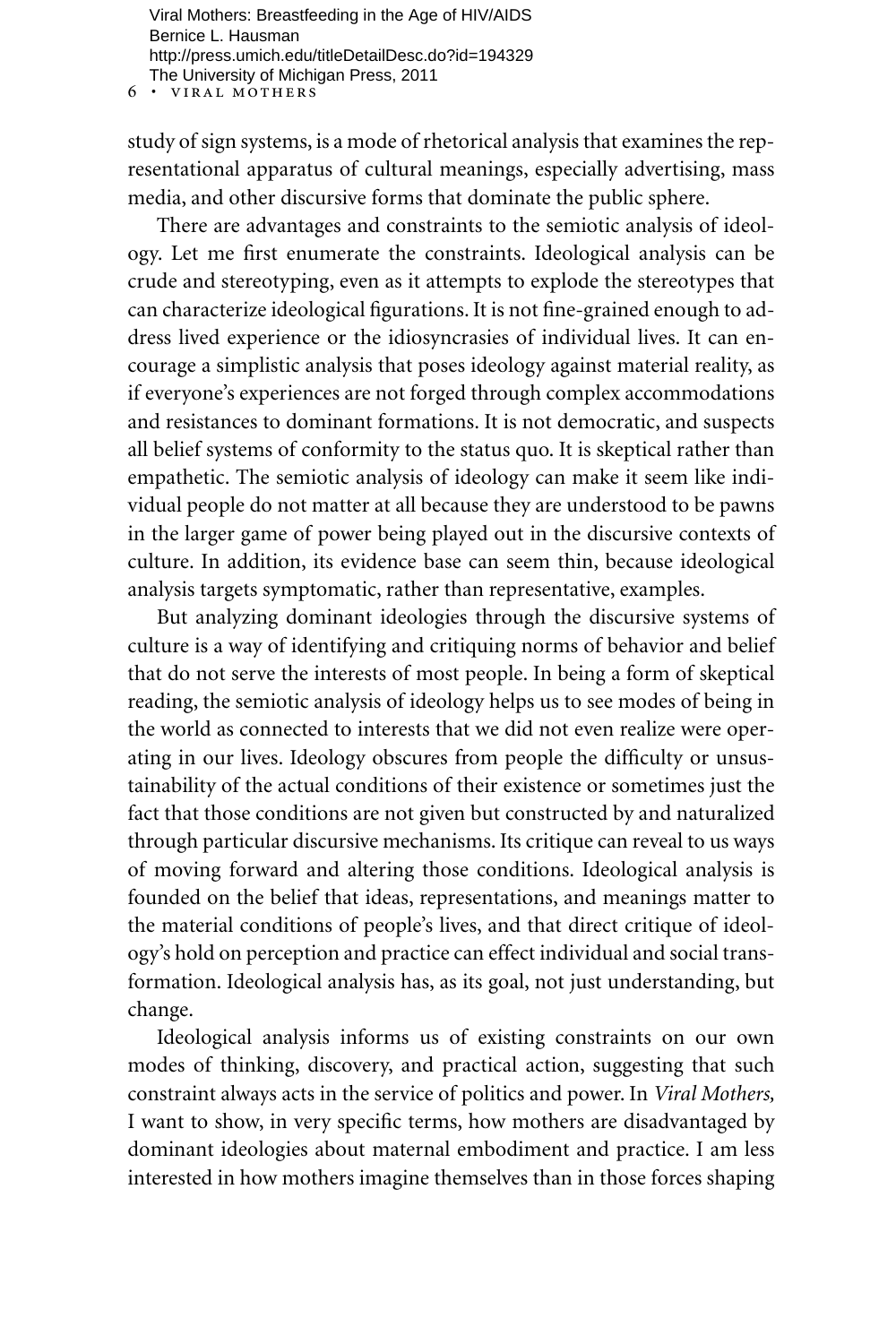*Introduction* • 7

their beliefs and experiences. My emphasis, then, is tilted toward the forces and away from the women themselves, toward understanding the myths and not women's responses to the myths. This is not because I do not care about women and their lives. My method results from my belief that individual experience is forged within ideological contexts that are determining and limit the kinds of freedoms available to individuals. Constraint—living within boundaries not of one's own making—is the common experience of most people's lives. Thus analysis of the constraining forces—the systems of ideas, practices, and meanings that constitute dominant ideologies—is one way of understanding human experience, albeit not by direct participation in people's lives or ethnographic encounters.

The focus on ideology has another significant effect on the analysis produced. *Viral Mothers* is not a book that will show us how to separate real concerns from imagined ones. Unveiling ideologies does not allow us access to a real or true level of experience beneath or beyond cultural constructions.<sup>8</sup> In this book I argue that valid concerns about mothers' bodies are always imagined and experienced through ideologies of maternity. Identifying the work of ideology does not do away with these concerns, nor reduce them to insignificance, but it does demonstrate the cultural importance of meaning systems disseminated by powerful institutions and evident in everyday practices and beliefs. Exposing ideological constructions allows us to imagine ways of resisting dominant modes of understanding and experience. Resistance is the first step in transforming cultural constraints toward more liberating alternatives.

### Globalization

Most of the dominant ideologies I examine in this book emerge from the global north, in particular the United States, and often they are simply targeted back to inhabitants of the highly industrialized contexts that characterize the developed world. My own expertise is in cultural studies of the United States and its medical institutions and practices, with a focus on gender, sexuality, and maternity. But one purpose of this project, for me, has been to expand my understanding of how particular beliefs about mothers and their bodies influence physicians and policymakers all over the world. Because biomedicine has its roots in the cultures of the global north, figurations of maternity that guide medical thinking about mothers' bodies, illnesses, and risks emerge from those same contexts. Moreover,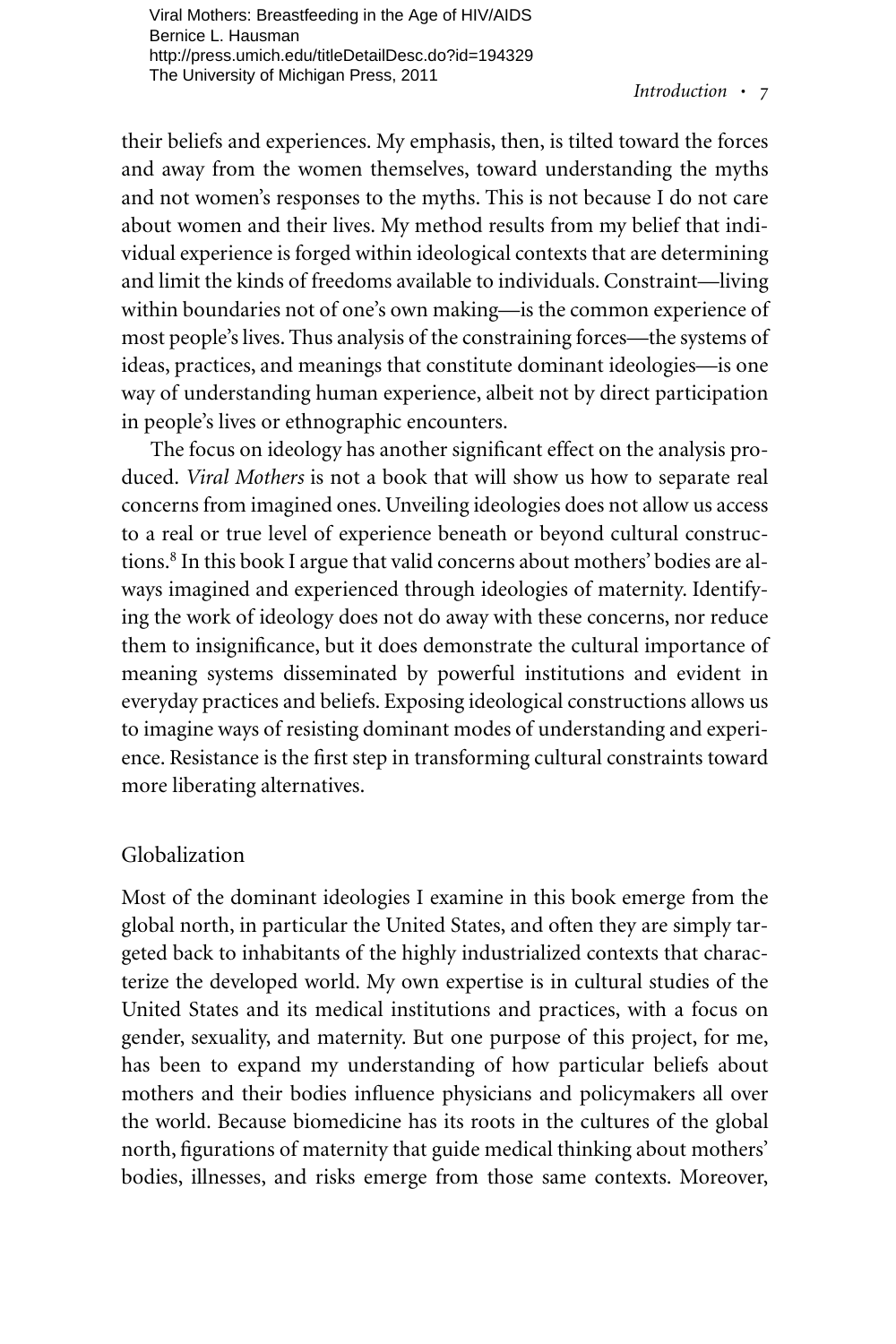8 • viral mothers

medical ideas about mothers from the global south are highly inflected by norms of maternal behavior forged in the global north. Just as American culture seeks global outlets as a way of marketing American goods and services, biomedicine transports cultural imperatives as it crosses borders and seeks to improve health outcomes around the world.<sup>9</sup>

The terminology to describe the divergence of human circumstance globally is fraught with political contestation. In the first sentence of the previous paragraph, I purposely used three sets of terms that often are used interchangeably to identify the world's wealthy nations: *developed, highly industrialized, global north.* Other terms include the *West* and *First World.* Terminology in use to identify the world's poorer nations includes *global south, Third World, non-West, underdeveloped,* or *developing.* In the body of this book, I have settled on *global north* and *global south* as names that designate levels of industrialization, wealth, and global economic power. Noting that "like all binaries . . . it is problematic if taken too seriously," philosopher Alison Jaggar describes her use of *global north* and *global south* as follows.

The collapse of the Soviet bloc has made the older terminology of First, Second and Third Worlds inapplicable, and it is now often replaced by talk about the global North and the global South. Roughly, the "global North" refers to the world's highly industrialized and wealthy states, most of which are located in the northern hemisphere—though Australia and New Zealand are exceptions. The "global South" refers to poorer states that depend mostly on agriculture and extractive industries and whose manufacturing industry, if it exists, is likely to be foreign owned. . . . Northern states often have a history as colonizing nations, and Southern states often have been colonized.<sup>10</sup>

There are other reasons to jettison *Third World* and *developing*. The first/third distinction suggests a hierarchy of value, just as developed/developing does. That the global north sets the paradigm for development is not at issue, but the meaning of its power is. Indeed, one of the advantages of the global north/south terminology is the fact that as a distinction it does not map actual north/south geographies exactly but is meant to signify a distinction in power and wealth. The north/south distinction is one within the context of neoliberal globalization, not merely in relation to geographic positioning, as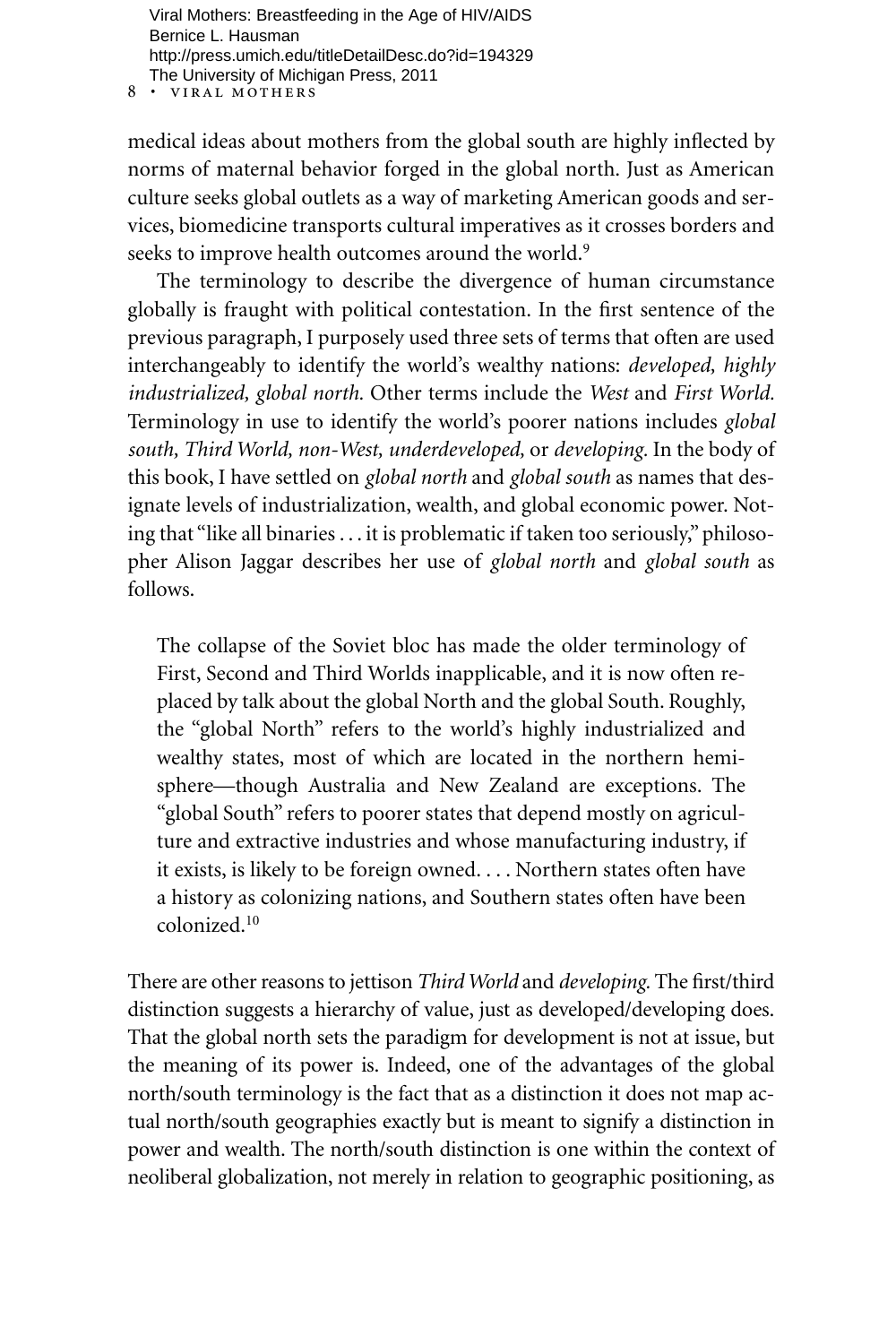Jaggar's description makes clear. Those who use the global north/south terminology are calling attention to critiques of development paradigms and the hierarchization of modernization implicit in official development institutions like the World Bank and the International Monetary Fund.

The West/non-West distinction is interesting to consider in this regard. Like global north/south, it suggests a geographical difference that is actually a political and economic difference. But its usefulness seems to have diminished, and its specificity is unclear: does West/non-West refer to Euro-America against the Eastern Bloc, or Euro-America against Asia? And all of the terms, I should point out, ignore differences *within* the totalities described: not all communities in the global north share in its overall wealth and have access to its power. Unevenness characterizes modernities around the world.

In *Viral Mothers,* the analysis of modern constructions of maternity in the global north is derived primarily from explorations of the U.S. context. In the discussion, I make this focus on the United States explicit. The United States represents a limit-point of the modern trends investigated here and, arguably, emblematizes the expectations of modern paradigms. One goal of this book is to show how preoccupations developed in the ideological contexts of highly industrialized countries can be seen to inflect policy considerations about and representations of women in the global south, particularly in sub-Saharan Africa, the epicenter of the AIDS epidemic. A fuller consideration of these issues would use a more truly global lens. But even in the more narrow comparative analysis provided here, we can see that debates (in the media and in policy contexts) about what mothers in the global south should do when they are HIV positive are articulated in relation to an "economy of statements" that constrain and produce expectations of modern maternity in the global north.<sup>11</sup>

Countries of the global north, and perhaps especially the United States, export ideology in the service of neoliberal goals. Jaggar offers another useful definition.

Neoliberalism is the name given to the version of liberal political theory that currently dominates the discourse of globalization. Neoliberalism assumes that material acquisition is the normal aim of human life, and it holds that the primary function of government is to make the world safe and predictable for the participants in a market economy. Although its name suggests that it is a new variety of liber-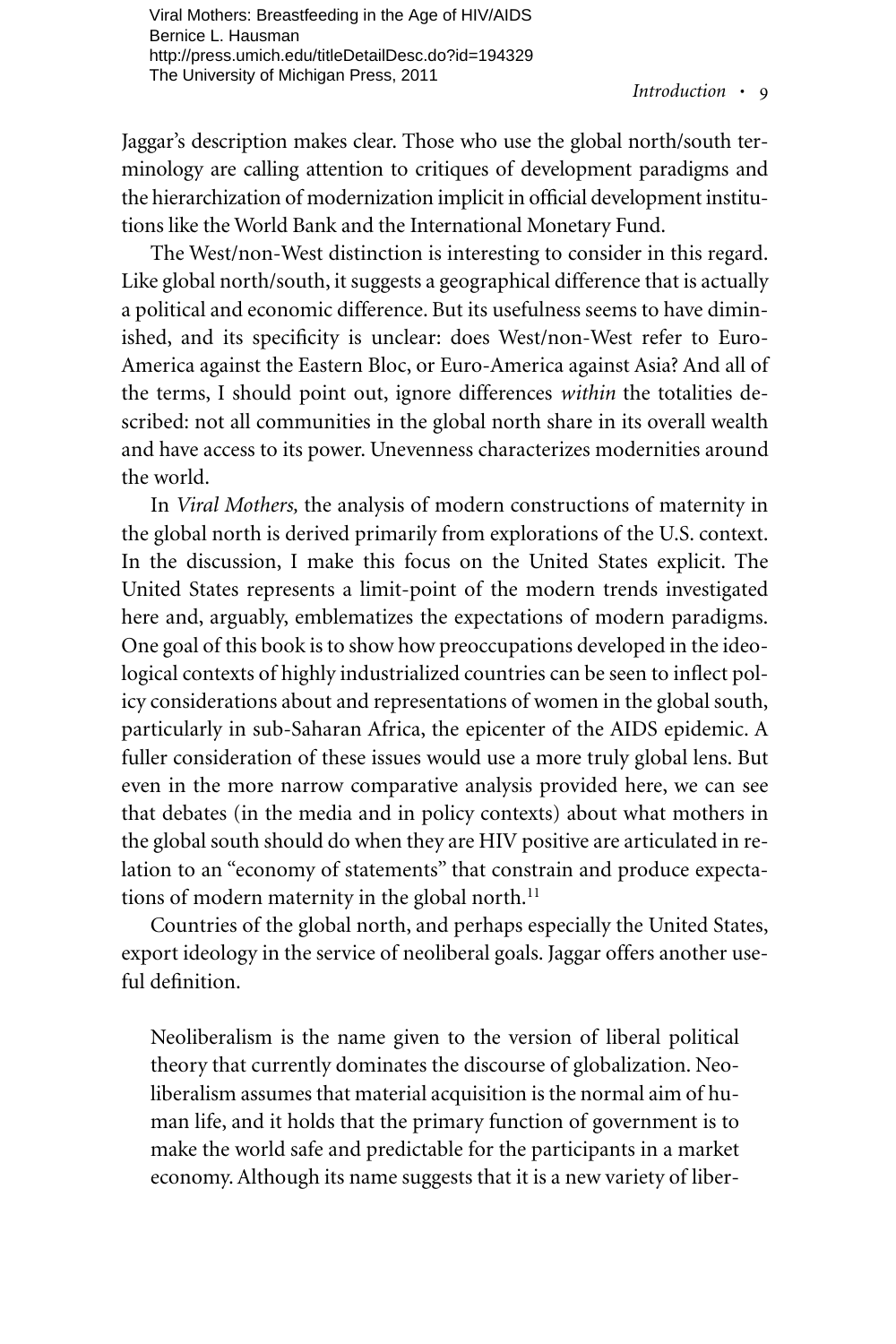10 • viral mothers

alism, neoliberalism in fact marks a retreat from the liberal social democracy of the years following World War II back toward the nonredistributive laissez-faire liberalism of the seventeenth and eighteenth centuries<sup>12</sup>

As Bradley Lewis points out, and as I develop more fully in the next chapter, globalizing biomedicine is a new development in this old internationalist strategy. Instead of a military-industrial complex, the global north is expanding its "medical-biotech-pharmaceutical sector."<sup>13</sup> That neoliberal developments would spread to (and through) global health-care initiatives is no surprise, given the increasing proportion of GDP that health-care expenditures take up in the economies of the global north. Lewis argues that the exportation of northern biomedical practices and products to the cultures of the global south is also the exportation of "cultural solutions," suggesting that medicalization is a specific and normative response to social circumstances and concerns. That is, the globalization of health care is much more than just an attempt to improve the well-being of impoverished individuals around the world. It entails the domination of local modes of thinking and acting by the energy- and capital-intensive regimes of medicalized bureaucracies.<sup>14</sup>

*Viral Mothers* is not a book of political economy. Yet ideological analysis focuses our attention on those discourses and practices that sustain political economy. It is impossible to analyze culture without paying attention to the structures and agents that are shored up and perpetuated by ideology. Global biomedical endeavors are not ideology free, and are intimately linked to other globalization efforts that are more commonly thought of as political economy. Within biomedical systems of thought "health" is a natural state of the human body, and medicine is a scientific response to illness or impairment. Medical treatment from a professional is thus what one commonly seeks in response to an accident, falling ill, or becoming disabled. But such a response can only occur when a medical infrastructure exists to make such action normal. And the medical infrastructure depends on the attitudes and actions of individuals to utilize, respect, and pay for the treatments and procedures administered by medical professionals. Advanced medical practices, technologies, and pharmaceuticals are an ordinary aspect of life in the global north for many people, but it is precisely what is accepted as ordinary that ideological analysis targets for interpretation and critique.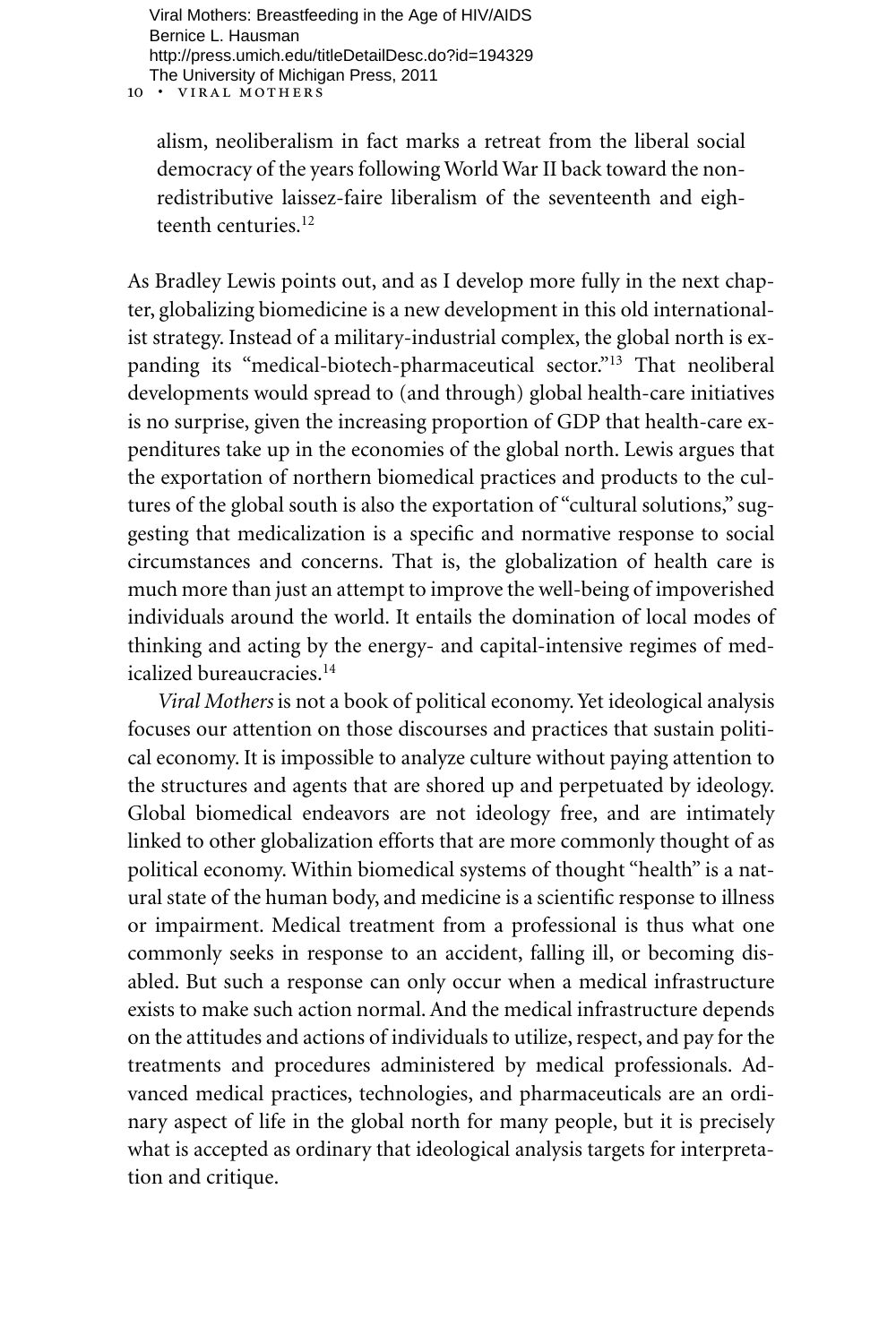#### Medicine as a Value System

Biomedicine is an arena of knowledge and practice bounded by specific constraints: its dependence on medicalization as a basic paradigm that improves lives, its focus on statistically identifiable risks and rational choices with respect to known risks, its obscured relation to the conditions of advanced industrialized development (and thus to an intensely energy-dependent infrastructure not available in many parts of the world). Most inhabitants of highly industrialized countries are subjected to biomedical paradigms that define good living—at a cost to other cultural systems of meaning and value. When we analyze biomedicine as a cultural system, we can see that it has won overall (or official) consensus in the global north but that it conflicts consistently with other cultural systems both within the global north and in other contexts around the world.

This is not to say that biomedicine makes no valuable contribution to health or the public good. The point here is not to vilify medicine or healthcare personnel, nor to subject the vast global project of public health to criticism for its importation of values from the global north to the global south. Rather, what I aim to do is to demonstrate and work from the understanding that many discussions purporting to be focused on medical risk or health are really about cultural meanings and values. Insofar as biomedicine can be figured as a value system, it is a value system that pretends to not be one because it defines itself as science. Science is often thought to be interested in truths that are outside of or untouched by culture. To demonstrate that medicine is a cultural system with a value system, we must reveal its repudiated, disavowed discourse about values. In this project, the discourse of values underlies attitudes and perceptions that apply to mothers and their bodies. Such revelation is one result of attention to the discursive construction of both medical knowledge and the dissemination of medical ideas and practices globally.

Focusing on the rhetorical presentation of biomedical arguments and evidence is one way of addressing the value-laden nature of scientific discourses. Biomedicine presents its information about the body in the form of scientific studies, public health policies, and clinical practice. Biomedical resources clearly operate as important sources of information about the body. But medical information is also an element of the "circuits of culture," an idea originally articulated by Stuart Hall and developed by Bradley Lewis with respect to medicine. Biomedical knowledge is produced by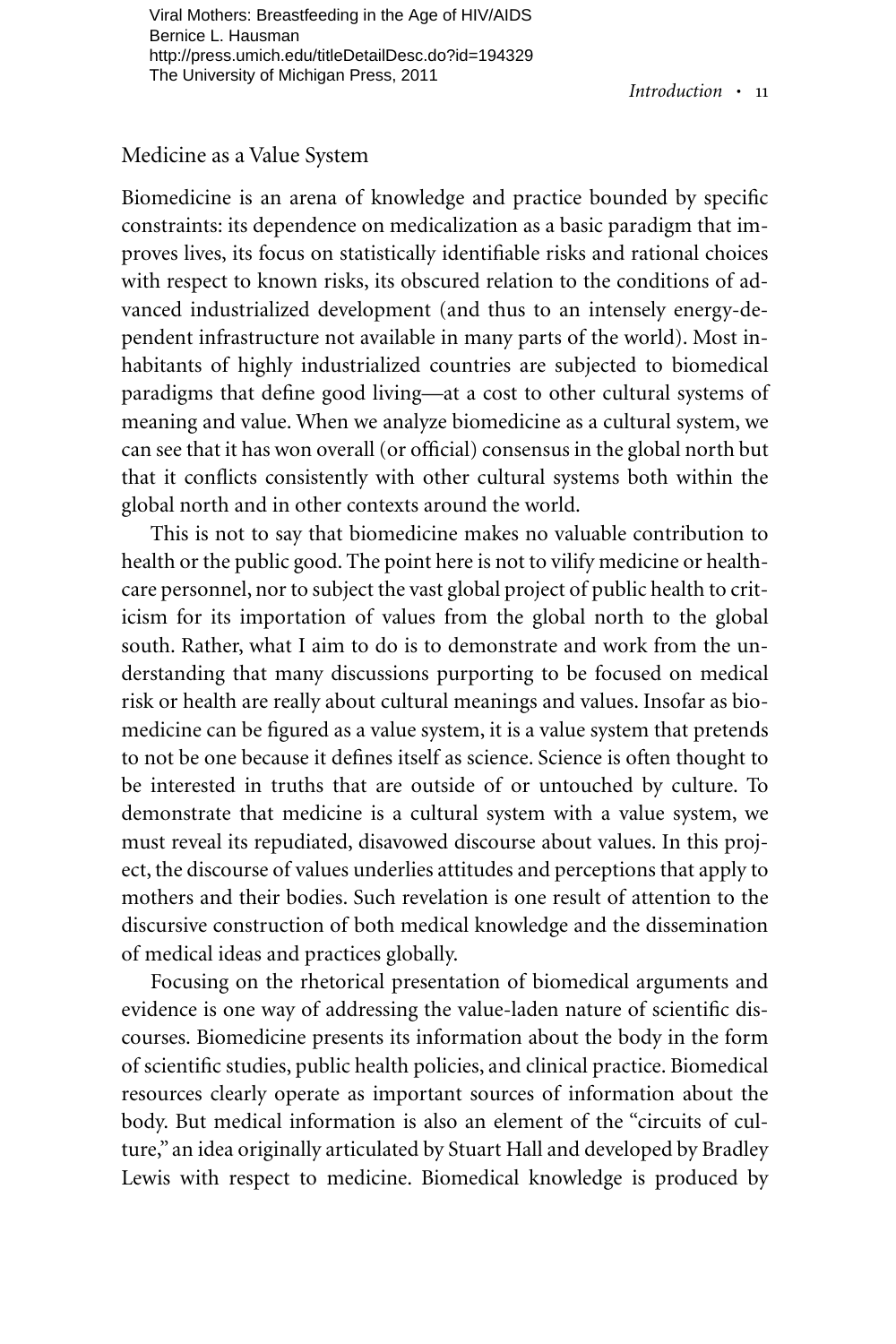```
12 • viral mothers
Viral Mothers: Breastfeeding in the Age of HIV/AIDS 
Bernice L. Hausman 
http://press.umich.edu/titleDetailDesc.do?id=194329 
The University of Michigan Press, 2011
```
people and rendered in certain forms.<sup>15</sup> And ideas are not only produced and represented, they are *consumed,* they provide opportunities for *identification*, and they are *regulated* (or mediated) in a variety of ways (both officially and unofficially). As Lewis writes, "What is considered 'true' and 'good' in medicine is not determined simply by science, but also by complex currents of culture."<sup>16</sup>

In *Viral Mothers* I focus on the cultural consensus necessary for medical facts to be accepted as such, emphasizing the circuit of consumption in the production of scientific truth. Scientific studies are persuasive to individuals and groups for many reasons, some of which have little to do with data itself. Because of this, cultural consensus is crucial to the verification of scientific knowledge in the public sphere. We can discover the normative ideals driving scientific and medical research and the dissemination of its findings, exploring the complex nature of public consensus that responds to, validates, and supports biomedical conclusions culturally.

# Reading *Viral Mothers*

*Viral Mothers* is divided into three parts, each with internal chapters. "Frames," the first part, provides a set of conceptual and theoretical frameworks for the subsequent analysis. The second part, "Risk and Purity," focuses on the elaboration of these themes in public discourses about maternity in the United States. The third part, "Breastfeeding and Global Public Health," demonstrates how configurations of risk and purity—developed in the highly medicalized global north—contribute to accusations of denial and the construction of false paradigms of choice for mothers in the global south. These themes—*risk, purity, denial,* and *choice*—define the terms through which the viral mother is constituted in discourse and enacted publicly as a set of identifiable, culturally legible, concerns.

In "Frames," the chapter "Viral Mothers" introduces the concept of the viral mother as an imago dominating perceptions of breastfeeding in the age of HIV/AIDS. "Modernity" presents the basic theoretical foundation for *Viral Mothers,* offering a wide-ranging discussion of medicalization and globalization in the uneven, contested, multiple, yet relentless conditions of modernity. "Modernity" addresses issues within a theoretical framework informed by cultural studies and critical theory, in a language that may be challenging to some readers. While I have tried to make the discussion accessible, "Modernity" may seem less inviting than other chapters. Readers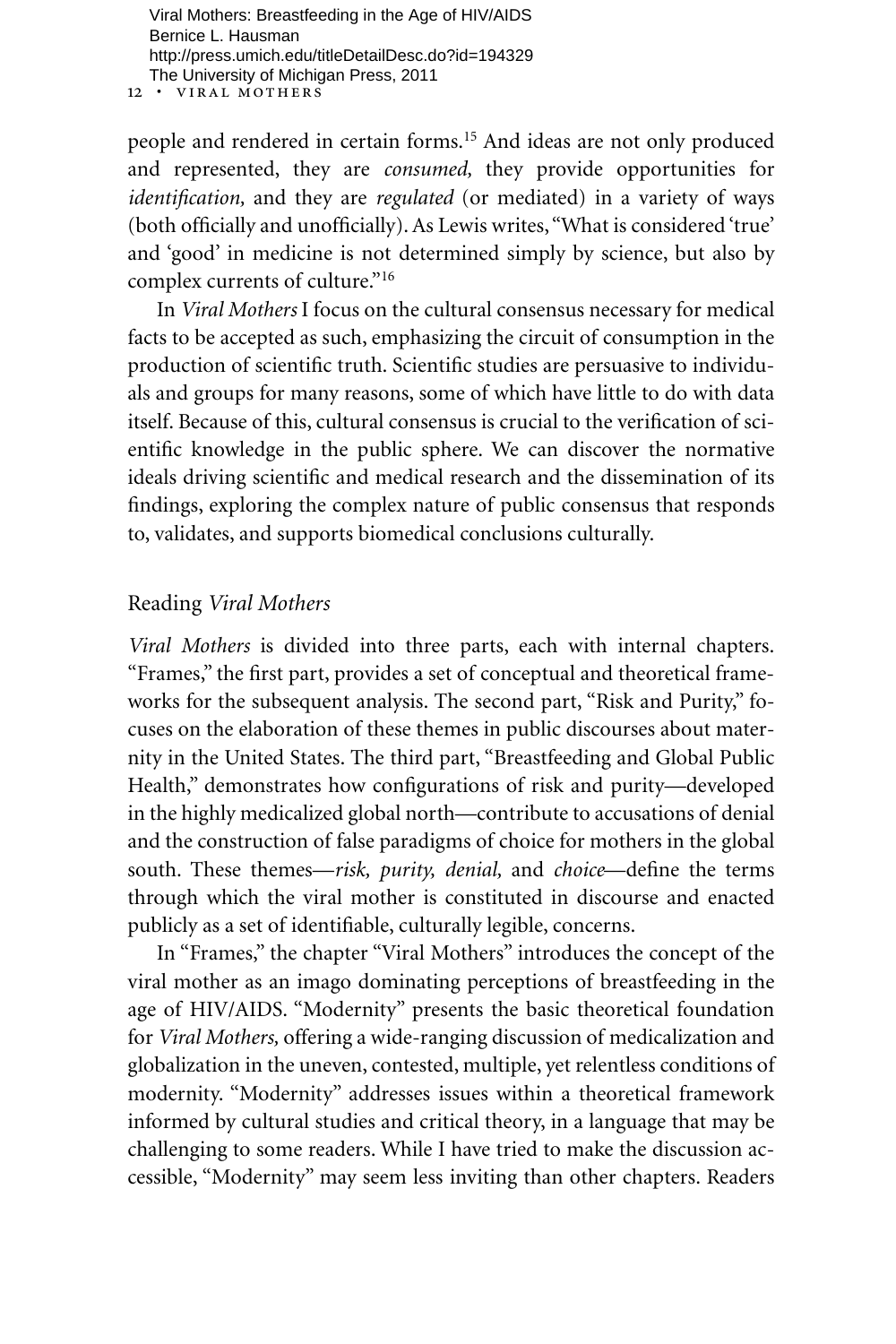are welcome to skip the chapter, or skim through it selectively, looking for definitions of modernity, medicalization, discipline, and biopower as they see fit.

In "Risk and Purity in the Contemporary United States," I explore the public articulation of risks to breastfeeding and risks of not breastfeeding in the United States, as well as fears of environmental contaminants in mothers' bodies. This part includes six chapters, including a theoretical introduction, "Theorizing Risk, Imagining Purity," which overviews theories of risk selection and notions of a risk society. "West Nile Virus" examines concerns about West Nile viral infection through breast milk during fall 2002 in the United States. "The 2004 U.S. National Breastfeeding Awareness Campaign" explores the controversies over risk messages in an Ad Council public health campaign, and "Guilt" demonstrates how the threat of maternal guilt functions culturally to forestall public acknowledgment of the health risks of not breastfeeding. These chapters focus on the United States as a cultural whole influencing perceptions of risk and infant feeding practices. I argue that the strong susceptibility to certain kinds of medicalized risk discourses, and seeming indifference to others, depends on cultural consensus rather than the absolute value of scientific facts. As a result, cultural norms emphasize microbial threats—and their passage through breast milk—but downplay medically established risks of not breastfeeding.

Current concerns with environmental contaminants in breast milk are the subject of the last two chapters of this part. Here I connect issues of viral contagion and toxic contamination by showing how the transfer of dangerous substances from mother to infant is set against an idealization: a pure maternal body. The notion of a pure maternity that relies upon clear distinctions between what is inside the body and what is outside cannot accommodate breastfeeding as a material practice. It is an idealization that relies on medicalization and engenders distrust for mothers who do not practice their maternity under the supervision of physicians or medical ideas. This part, also largely focused on the United States, is divided into two chapters: "Pollution Taboos and Pregnancy Advice," which analyzes pregnancy advice books concerning their presentation of chemical contaminants, emphasizing how expectant mothers are introduced to maternity through highly disciplined and medically regulated practices; and "Contamination and the Sacred Maternal Body," which examines ambivalent representations of breast milk in environmentalist discourses. These two chapters demonstrate the importance of the concept of risk in imagining an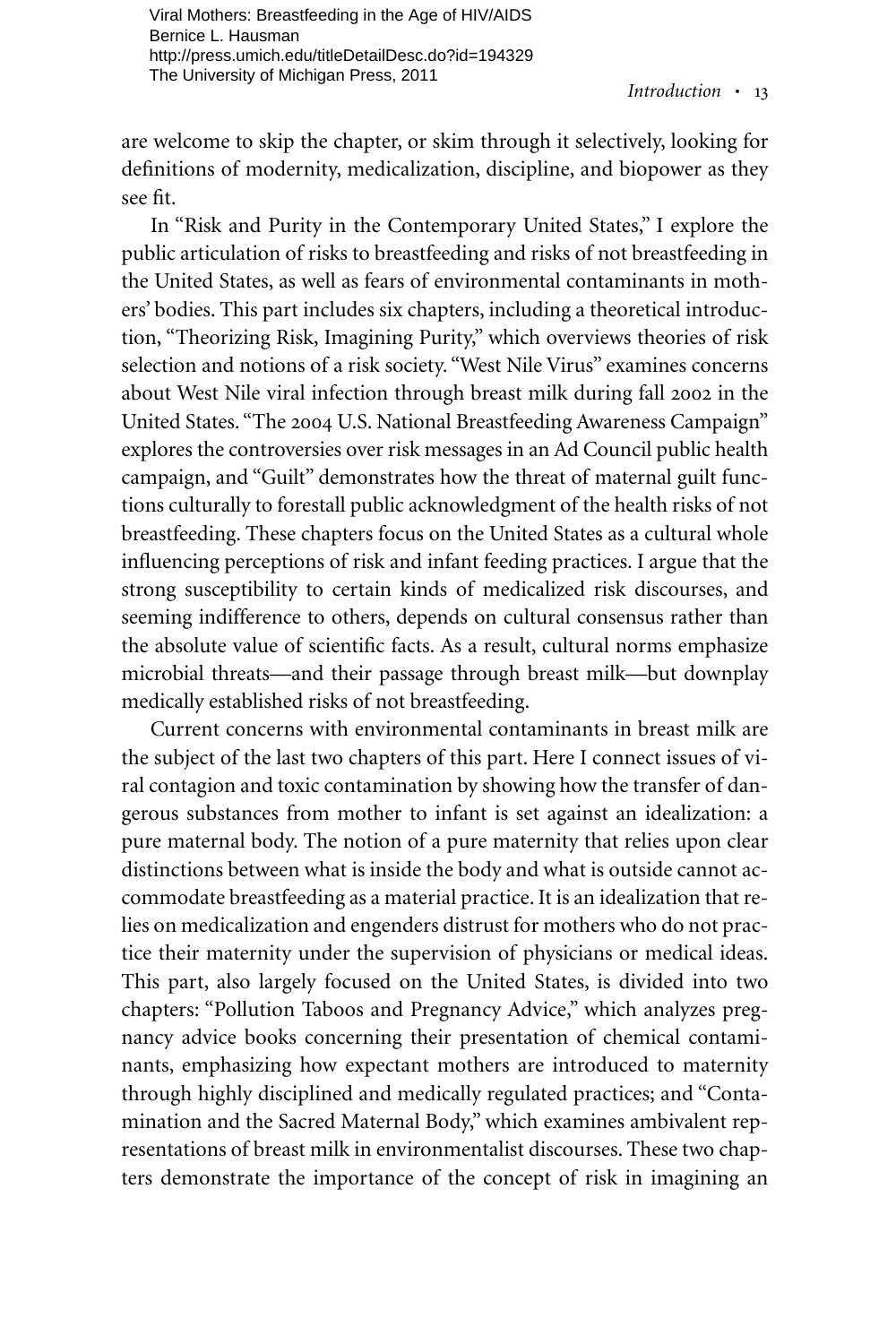14 • viral mothers

idealized, pure maternal body, which is contrasted to real mothers' bodies that are fully permeable, with no plausible barriers that can be set up to protect a baby from its mother's contaminating influence.

In "Breastfeeding and Global Public Health: Denial, Choice, and HIV/AIDS," I shift focus from the United States as a context generating ideologies of risk and purity to specific representations of and within global public health that are affected by those ideologies. The first chapter of this part is an overview of the issues at stake in mother-to-child transmission (MTCT) of HIV. "MTCT" offers the reader a basic understanding of global public health guidelines concerning infant feeding, especially concerning the Nestlé boycott and the advent of HIV/AIDS, and introduces various ways in which denial figures into perceptions of viral mothers. "Denialist Rhetorics" examines AIDS denialism and demonstrates how it operates from the margins of science as a challenge to hegemonic biomedical beliefs. Without supporting its claims, I examine how denialism functions rhetorically and can be identified as a particular style of argumentation. The final chapter on denialism, "Situating Denialism," explores the official AIDS denialism of the South African government in order to understand, through analogy, breastfeeding advocates' usage of denialist discourses.

Scholars have understood South African denialism as reflecting the ongoing struggles of the new black majority government confronting the legacies of racist science and struggling to handle the burgeoning epidemic, in the midst of other forms of denial in the world system. Breastfeeding advocates assert that too many AIDS researchers are blind to—in denial of—the crucial contributions that breastfeeding makes to health, everywhere, but particularly in the global south. These chapters focus on denial's function as a judgment on mothers, at the same time that it operates rhetorically as a challenge to certain kinds of authority. As accusations of denialism are made with respect to the global AIDS pandemic and breastfeeding advocacy, an analysis of the discourses involved demonstrates why it is so important to understand the discursive mechanisms that make these charges so difficult to refute, and also so damaging to global efforts to fight HIV/AIDS.

The final two chapters of the book continue the global focus of this part by looking at how maternal choice is represented in mass media and public health discourses. "Representing African Women" looks at news reports in the U.S. media that portray replacement feeding as preferred choices for HIV-positive African women. This is a significant shift from the days of the